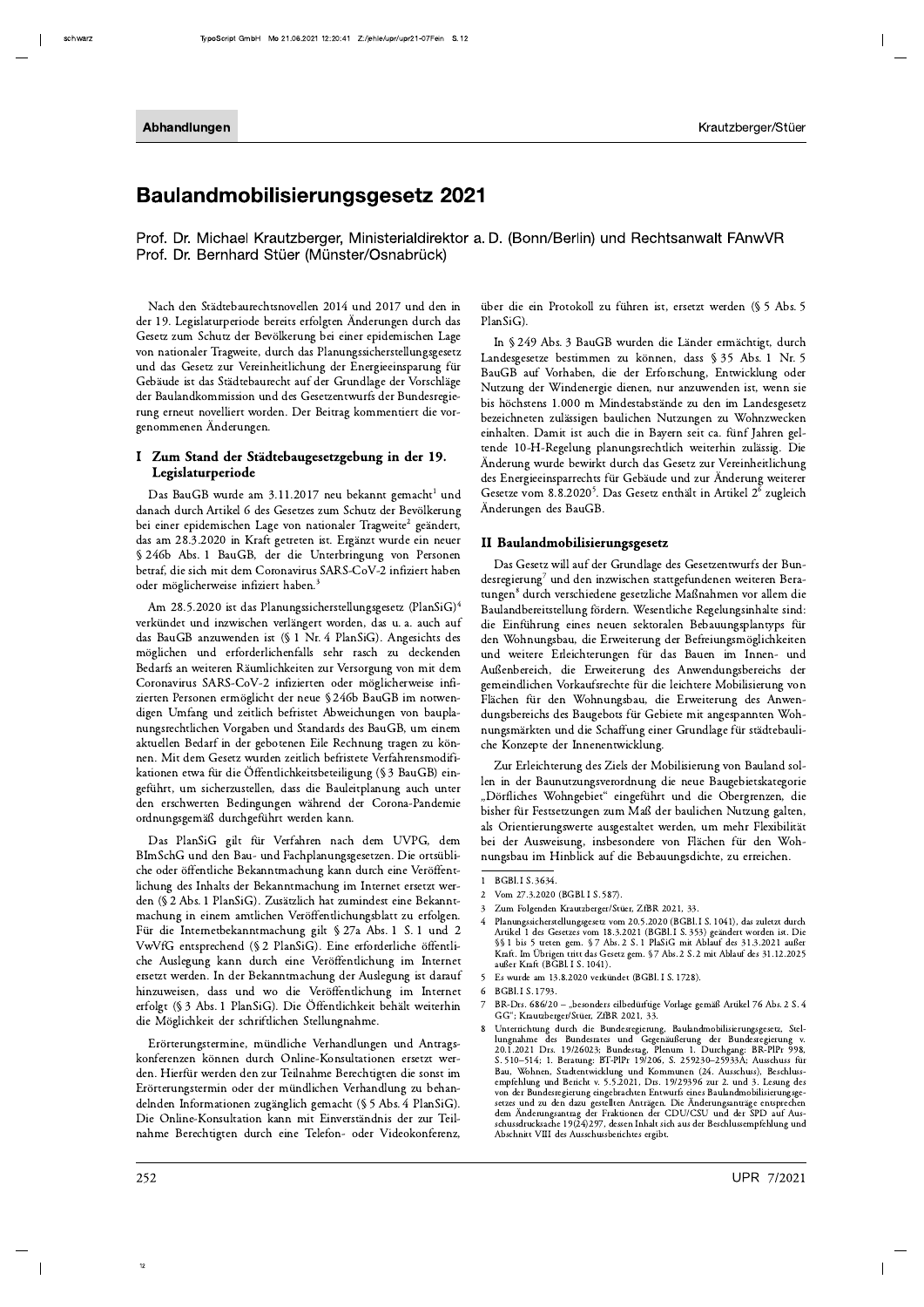Mit dem Gesetz sollen außerdem weitere städtebauliche Anliegen aufgegriffen werden. Dazu gehören auch Klarstellungen, welche die Bedeutung grüner Infrastruktur in Städten und Gemeinden, insbesondere für den Klimaschutz und die Klimaanpassung, hervorheben. Der Ausschuss für Bau, Wohnen, Stadtentwicklung und Kommunen führte am 22.2.2021 eine öffentliche Anhörung von Sachverständigen durch.<sup>9</sup> Die bisherigen Bemühungen zur Beschleunigung des Bautempos reichen aus Expertensicht nicht aus. So zielte ein Teil der Stellungnahmen darauf ab, dass im Gesetzentwurf Maßnahmen enthalten seien, die nicht zur Beschleunigung beitragen und eher anderorts geregelt werden sollten. So habe etwa das Umwandlungsverbot nichts mit einer Baulandmobilisierung zu tun. Auch die vorgesehenen stärkeren Zugriffsmöglichkeiten von Kommunen passten nicht zum Ziel des Gesetzentwurfs. Auch könne durch die in § 13b BauGB zeitlich verlängerte Arrondierungsmöglichkeit einer Bebauung in den Außenbereich hinein nicht das Ziel der Schaffung eines bezahlbaren Wohnraums im Geschosswohnungsbau erreicht werden. Überhaupt stehe das Gesetz nicht für weniger Regulierung und Bürokratieabbau, sondern bewirke geradezu das Gegenteil.

Außerdem enthält das Gesetz Änderungen zur Unterstützung des Mobilfunkausbaus (§ 1 Abs. 6 Nr. 8 d BauGB) mit dem Ziel der flächendeckenden Mobilfunkversorgung und der Elektromobilität (§ 1 Abs. 6 Nr. 9 BauGB).

Überdies beinhaltet das Gesetz in Umsetzung der Beschlüsse des Wohngipfels eine Regelung zur Verringerung der Möglichkeiten, Mietwohnungen in Eigentumswohnungen umzuwandeln (§ 250 BauGB). Die Vorschrift enthält einen Genehmigungsvorbehalt für die Umwandlung von Miet- in Eigentumswohnungen in angespannten Wohnungsmärkten. Dabei sind zur Wahrung berechtigter Interessen der Eigentümer Ansprüche auf Genehmigung, z. B. bei wirtschaftlicher Unzumutbarkeit, vorgesehen.<sup>11</sup>

Zudem wurde in den abschließenden Beratungen des 24. Ausschusses auf Drs. 19/24838, 19/26023 und auf der Grundlage eines fraktionsübergreifenden Parlamentarischen Forums "Clubkultur" eine Entschließung vorgeschlagen.

Der Antrag der Fraktion der FDP auf Drucksache 19/16833 beinhaltet dazu im Wesentlichen, dass der Deutsche Bundestag die Bundesregierung auffordern solle, Maßnahmen zu ergreifen, die die Clubszene und Kreativwirtschaft unterstützen, indem durch ein Bündel von Maßnahmen deren wirtschaftliche Bedeutung als Arbeitgeber, Arbeitnehmer und Selbständige, deren baukulturelle und raumpolitische Leistungen sowie deren kulturelle Leistungen gewürdigt würden. Gefordert werden insbesondere eine Bürokratieentlastung, Prüfungen der Einstufung von Clubs als (bau) kulturelles Erbe, eine Neueinordnung von Clubs in der Baunutzungsverordnung und der Angemessenheit der TA Lärm.

Im Folgenden werden Schwerpunkte der gesetzlichen Regelungen kommentierend dargestellt.<sup>12</sup>

## 1. Bebauungsplan zur Festsetzung von Flächen für den sozialen Wohnungsbau - sektoraler Bebauungsplan

In Anlehnung an die Festsetzungen für Bebauungspläne nach §9 Abs. 2a, Abs. 2b BauGB ist mit dem sektoralen Bebauungsplan in § 9 Abs. 2d BauGB für die Gemeinden eine Möglichkeit geschaffen worden, für im Zusammenhang bebaute Ortsteile nach § 34 BauGB in einem Bebauungsplan festsetzen zu können, dass (1) insbesondere nur Wohngebäude errichtet werden dürfen, (2) Flächen, auf denen nur Gebäude errichtet werden dürfen, bei denen einzelne oder alle Wohnungen die baulichen Voraussetzungen für eine Förderung mit Mitteln der sozialen Wohnraumförderung erfüllen, oder (3) Flächen, auf denen nur Gebäude errichtet

werden dürfen, bei denen sich ein Vorhabenträger hinsichtlich einzelner oder aller Wohnungen dazu verpflichtet, die zum Zeitpunkt der Verpflichtung geltenden Förderbedingungen der sozialen Wohnraumförderung, insbesondere die Miet- und Belegungsbindung, einzuhalten und die Einhaltung dieser Verpflichtung in geeigneter Weise sichergestellt wird.

Ergänzend können eine oder mehrere der folgenden Festsetzungen getroffen werden: (1) das Maß der baulichen Nutzung; (2) die Bauweise, die überbaubaren und die nicht überbaubaren Grundstücksflächen sowie die Stellung der baulichen Anlagen; (3) vom Bauordnungsrecht abweichende Maße der Tiefe der Abstandsflächen; (4) Mindestmaße für die Größe, Breite und Tiefe der Baugrundstücke; (5) Höchstmaße für die Größe, Breite und Tiefe der Wohnbaugrundstücke, aus Gründen des sparsamen und schonenden Umgangs mit Grund und Boden.

Die Festsetzungen nach den Sätzen 1 und 2 können für Teile des räumlichen Geltungsbereichs des Bebauungsplans getroffen werden. Die Festsetzungen nach den Sätzen 1 bis 3 können für Teile des räumlichen Geltungsbereichs des Bebauungsplans oder für Geschosse, Ebenen oder sonstige Teile baulicher Anlagen unterschiedlich getroffen werden.

Die Regelung soll bis zum Ablauf des 31.12.2024 (förmliche Einleitung)/2026 (Satzungsbeschluss) befristet werden, um überprüfen zu können, ob der Bebauungsplan nach § 9 Abs. 2d BauGB ein geeignetes Mittel zur Sicherung bzw. Schaffung bezahlbaren Wohnraums sein kann.

Der sektorale Bebauungsplan soll dabei helfen, dass auch in Innenstädten mehr bezahlbare Wohnungen gebaut werden. Wenn in Großstädten neue Wohnungen entstehen, passiert das häufig im sogenannten unbeplanten Innenbereich. Hier haben Grundstückseigentümer grundsätzlich bereits Baurecht, also einen Anspruch auf eine Baugenehmigung, wenn sich das Vorhaben in die nähere Umgebung einfügt. Diese Baurechte werden in Innenstadtlagen von Ballungszentren oft dazu genutzt, hochpreisigen Wohnraum zu schaffen. Um den Kommunen hier bessere Handlungsoptionen zu geben, sieht der Entwurf des Baulandmobilisierungsgesetzes die Einführung eines sektoralen Bebauungsplans vor. Mit diesem neuen Bebauungsplantyp, dem sogenannten sektoralen Bebauungsplan "Wohnraumversorgung" (§ 9 Abs. 2d BauGB), erhalten die Gemeinden ein neues Planungsinstrument. Damit kann im unbeplanten Innenbereich ein Plan speziell nur für den Wohnungsbau aufgestellt werden. So will die Bundesregierung auch die Entstehung sozial geförderten Wohnraums unterstützen. Weil der Bebauungsplan thematisch ("sektoral") auf den Wohnungsbau begrenzt ist, kann seine Aufstellung erleichtert und verkürzt werden.<sup>13</sup>

Insbesondere im Hinblick auf die Dauer der Förderung mit Mitteln des sozialen Wohnungsbaus und im Hinblick auf eine Folgenutzung nach Ablauf der Förderung soll die Gemeinde von den Möglichkeiten bedingter oder befristeter Festsetzungen nach §9 Abs. 2 BauGB Gebrauch machen. Flankierend soll sie städtebauliche Verträge abschließen.

- 12 Zum Gesetzentwurf der Bundesregierung Krautzberger/Stüer, ZfBR 2021, 33.
- 13 Bundesministerium des Innern, für Bau und Heimat, Internetinformation.

<sup>9</sup> Ausschuss für Bau, Wohnen, Stadtentwicklung und Kommunen, Wortprotokoll Alexander Manuel Manuel Manuel (and the Toler Manuel Manuel Manuel Manuel Manuel Manuel Manuel Manuel Manuel Manuel Manuel Manuel Manuel Manuel Manuel Manuel Manuel Manuel Manuel Manuel Manuel Manuel Manuel Manuel Manuel M  $19/24838$  v

 $10\text{ Deutscher Bundestag, Internetinformation: Zusammenfassender Überblick des Ausschusses für Bau, Wohnen, Stadtentwicklung und Kommunen zur öffenlichen Sachverständigenanhörung v. 22.2.2021, "Experten: Geplantes Gesetz zur$ Mobilisierung von Bauland reicht nicht aus"

<sup>11</sup> Gesetzentwurf der Bundesregierung, Entwurf eines Gesetzes zur Mobilisierung von Bauland, BR-Drs. 686/20 v. 6.11.2020.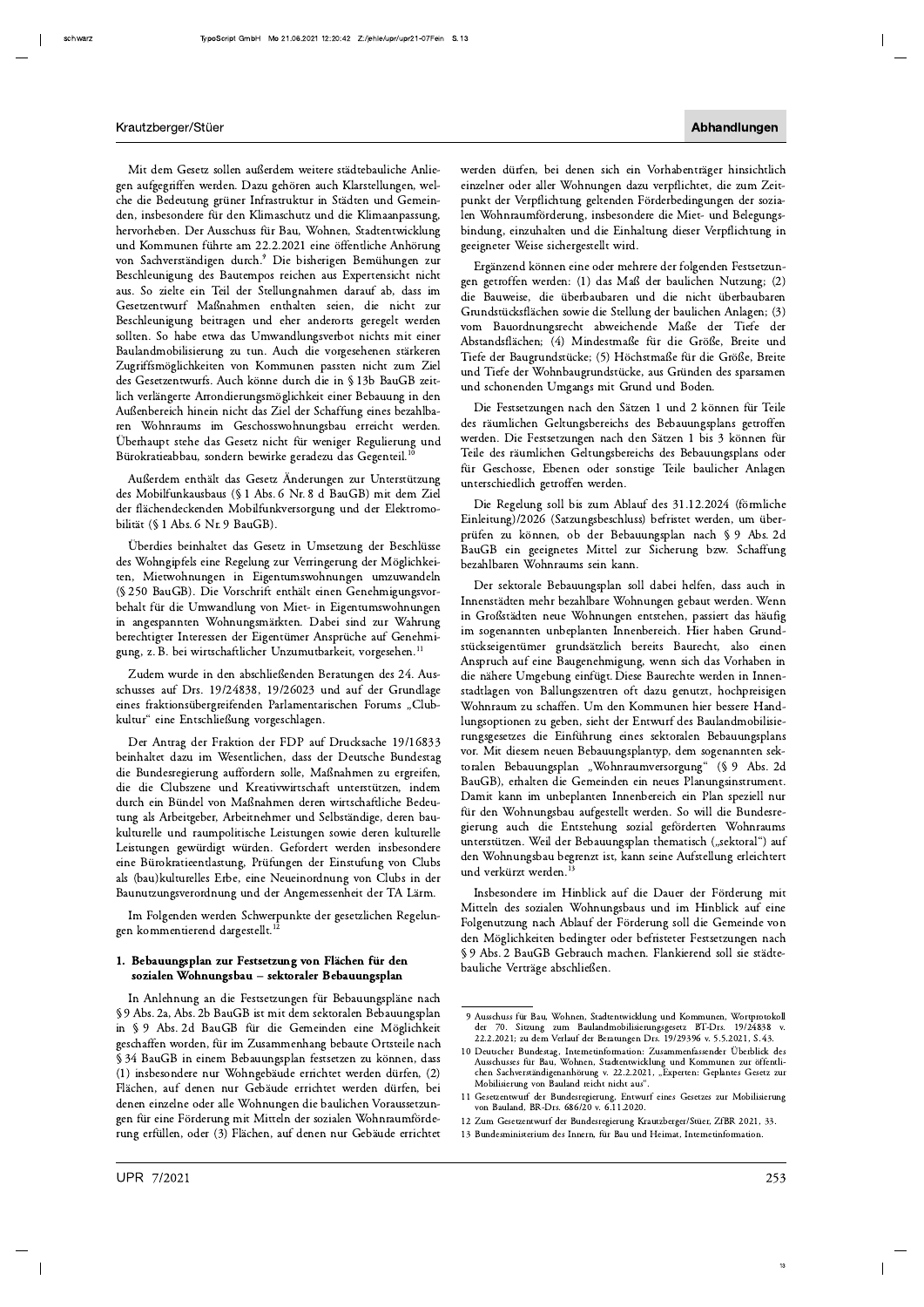Hierdurch könnte allerdings eine Unwucht zulasten anderer Belange des Städtebaus, aber auch des Gemeinwohls eintreten. An die Stelle einer einseitigen Betonung bestimmter Belange, wie etwa des unionsrechtlich geprägten Umwelt- und Naturschutzes, sollte daher eher eine integrative Betrachtung treten, die etwa zugleich auch wirtschaftliche Belange in das austarierende Konzept einer Gesamtabwägung einbezieht. Vor ähnliche Fragen ist wohl auch die Politik bei der aktuellen Bewältigung der Corona-Pandemie gestellt.<sup>14</sup> Optimierungsgebote, die durch eine herausgehobene Bedeutung einzelner Belange gekennzeichnet waren, sind vielleicht doch inzwischen etwas außer Mode geraten<sup>15</sup>. Denn es könnte die Gefahr bestehen, dass bei einer Inflation der Optimierungsgebote sich (nur) auf einer höheren Ebene die konfligierenden Belange wiederfinden, die sich bereits auf der Ebene der einfachen Belange gegenübergestanden haben.<sup>16</sup> Und die Frage, wer in diesem herausgehobenen Interessenwiderstreit auf einer höheren Ebene den Hut auf hat, ist nach wie vor ungeklärt.

#### 2. Kommunale Vorkaufsrechte

Nach § 24 ff BauGB haben die Gemeinden in bestimmten Fällen ein Vorkaufsrecht für Grundstücke. Danach kann die Gemeinde zu den Bedingungen in einen abgeschlossenen Grundstückskaufvertrag als Käufer eintreten, die die ursprünglichen Vertragsparteien vereinbart haben. Mit der gesetzlichen Ergänzung ist das Vorkaufsrecht für die Gemeinden ausgeweitet werden. Sie sollen so in zusätzlichen, städtebaulich relevanten Fällen leichter davon Gebrauch machen können. Das bedeutet: Das allgemeine Vorkaufsrecht soll um geringfügig bebaute Grundstücke erweitert werden. Es besteht auch in Gebieten, die nach den §§ 30, 33 oder 34 Abs. 2 BauGB vorwiegend mit Wohngebäuden bebaut werden können, soweit die Grundstücke unbebaut sind, wobei ein Grundstück auch dann als unbebaut gilt, wenn es lediglich mit einer Einfriedung oder zu erkennbar vorläufigen Zwecken bebaut ist (§ 24 Abs. 1 Nr. 6 BauGB).

Anders als bisher besteht das Vorkaufrecht auch dann, wenn das Grundstück zum Beispiel umzäunt ist und dadurch nicht als unbebaut gilt. Ein Vorkaufsrecht sollen die Gemeinden außerdem im Fall von sogenannten "Schrott"- oder "Problemimmobilien" erhalten (§ 24 Abs. 1 Nr. 8 BauGB)<sup>17</sup>. Das sind Immobilien, die baulich verwahrlost sind und dadurch negativ auf ihre Umgebung wirken. Ist der Wohnungsmarkt angespannt, sollen Gemeinden beim Verkauf von geringfügig bebauten und brachliegenden Grundstücken ein Vorkaufsrecht durch Satzung begründen können. Als Eigentümer können die Gemeinden so Einfluss auf die Bebauung der Grundstücke mit bezahlbarem Wohnraum nehmen. Dadurch können sie stadtentwicklungspolitische Ziele wie eine sozial gemischte Stadt mit bezahlbarem Wohnraum für alle besser erreichen. Das Vorkaufsrecht muss damit begründet sein, dass es zum Wohl der Allgemeinheit ausgeübt wird. Daher soll nunmehr klargestellt werden, dass dazu auch die Wohnbedürfnisse der Bevölkerung gehören.<sup>18</sup>

Zur weiteren Stärkung des kommunalen Vorkaufsrechts ist daher in §24 Abs. 3 S. 2 BauGB klargestellt worden, dass auch die Deckung eines Wohnbedarfs in der Gemeinde zu den Gründen des Wohls der Allgemeinheit gehört. Weiterhin ist in § 24 Abs. 1 S. 1 Nr. 8 BauGB ein Vorkaufsrecht der Gemeinde für den Fall eingeführt worden, dass auf einem zu veräußernden Grundstück ein städtebaulicher Missstand besteht. Dem Wohl der Allgemeinheit kann insbesondere auch die Deckung eines Wohnbedarfs der Gemeinde dienen (§ 24 Abs. 3 S. 2 BauGB). Diese Vorkaufsrechte gelten auch ohne eine eigene gemeindliche Satzung. Von einer darüber hinausgehenden Anführung der Innenentwicklung als Gemeinwohlgrund wurde abgesehen.<sup>1</sup>

In § 25 Abs. 1 S. 1 Nr. 3 BauGB ist für unbebaute oder brachliegende Grundstücke im Geltungsbereich eines Bebauungsplans oder im nicht beplanten Innenbereich (§ 34 BauGB) ein neues Satzungsvorkaufsrecht in Gemeinden mit angespannten Wohnungsmärkten (§ 201a BauGB) eingeführt worden. Ein Grundstück gilt dabei auch dann als unbebaut, wenn es lediglich mit einer Einfriedigung oder zu erkennbar vorläufigen Zwecken bebaut ist. Das Vorkaufsrecht erlischt mit dem Ende der Geltungsdauer der neu eingeführten Rechtsverordnung nach § 201a BauGB.

Das Vorkaufsrecht kann innerhalb von drei Monaten (§ 28 Abs. 2 S. 1 BauGB) zu dem auf den Verkehrswert limitierten Preis ausgeübt werden, auch wenn der vereinbarte Kaufpreis den Verkehrswert nicht in einer den Rechtsverkehr deutlich erkennbaren Weise deutlich überschreitet (§ 28 Abs. 3 S. 1 BauGB).<sup>20</sup>

Die Vorkaufsrechte haben allerdings in der städtebaulichen Praxis eine im Einzelfall allenfalls unterstützende Bedeutung, die aber gegenüber einer kommunalen Liegenschaftspolitik in aller Regel eher marginal sind. Zudem setzt die Ausübung eines Vorkaufsrechts entsprechende Mittel voraus, die in Zeiten zusätzlich durch die Corona-Pandemie geschwächter Kassen kaum verfügbar sind. Zudem schließt das in aller Regel die Bereitschaft der Gemeinde voraus, auch steigende Preise auf dem Grundstücksmarkt zu akzeptieren. Soll das Vorkaufsrecht mit einem auf den Verkehrswert limitierten Kaufpreis ausgeübt werden, hat der Verkäufer allerdings nach wie vor ein Rücktrittsrecht (§ 28 Abs. 3 BauGB). Übrigens haben die Verfasser des Gesetzes wohl nicht in den Blick genommen, dass das Vorkaufsrecht beim Wohneigentum und Erbbaurecht ausgeschlossen ist (§ 24 Abs. 2 BauGB).

## 3. Zulässigkeit von Vorhaben: Weitere Erleichterungen des Wohnungsbaus

Zur weiteren Erleichterung des Wohnungsbaus sind folgende Regelungen getroffen worden:<sup>21</sup>

§ 13b BauGB ist von seiner inzwischen bis Ende 2019 ausgelaufenen Befristung nunmehr befristet bis zum 31.12.2022 (förmliche Einleitung) bzw. 2024 (Satzungsbeschluss) verlängert werden. Die Neufassung hat folgenden Wortlaut:

"Bis zum Ablauf des 31.12.2022 gilt § 13a BauGB entsprechend für Bebauungspläne mit einer Grundfläche im Sinne des § 13a Abs. 1 S. 2 BauGB von weniger als 10.000 Quadratmetern, durch die die Zulässigkeit von Wohnnutzungen auf Flächen begründet wird, die sich an im Zusammenhang bebaute Ortsteile anschließen. Das Verfahren zur Aufstellung eines Bebauungsplans nach S. 1 kann nur bis zum Ablauf des 31.12.2022 förmlich eingeleitet werden; der Satzungsbeschluss nach § 10 Abs. 1 BauGB ist bis zum Ablauf des 31.12.2024 zu fassen."

<sup>14</sup> Stüer, DVBl 2020, 855. Zu den Beratungen des Deutschen Juristentages "Pandemie und Recht", Stüer, DVBl 2020, 1462.

<sup>15</sup> Zu diesen Bedenken bereits Hoppe DVBl 1992, 853; ders. DVBl 1996, 12; kritisch auch Bartlsperger DVBl 1996, 1; w. Nachw. bei Stüer, Handbuch des Bauund Fachplanungsrechts, 5. Aufl. Rdn. 1454.

<sup>16 &</sup>quot;I'm still confused, but on a much higher level", ist die klassische Antwort eines wissbegierigen Globetrotters, der an einer Fortbildungsreise in die USA teilgenommen hat ("Ich verstehe immer noch nichts von der Sache, aber auf einem wesentlich höheren Niveau"); Stüer, Handbuch des Bau- und Fachplanungsrechts, 5. Aufl. Rdn. 106.

<sup>17</sup> Zu Schrottimmobilien Krautzberger/Stüer, Stadt und Gemeinde 2012, 487; dies. ZfBR 2013, 529.

<sup>18</sup> Bundesministerium des Innern, für Bau und Heimat, Internetauftritt.

<sup>19</sup> Beschlüsse des 24. Ausschusses zum Änderungsantrag der Fraktionen der CDU/ CSU und SPD, S. 31.

<sup>20</sup> Beschlüsse des 24. Ausschusses zum Änderungsantrag der Fraktionen der CDU/ CSU und SPD, S.31.

<sup>21</sup> Zum Gesetzentwurf der Bundesregierung Krautzberger/Stüer, ZfBR 2021, 33.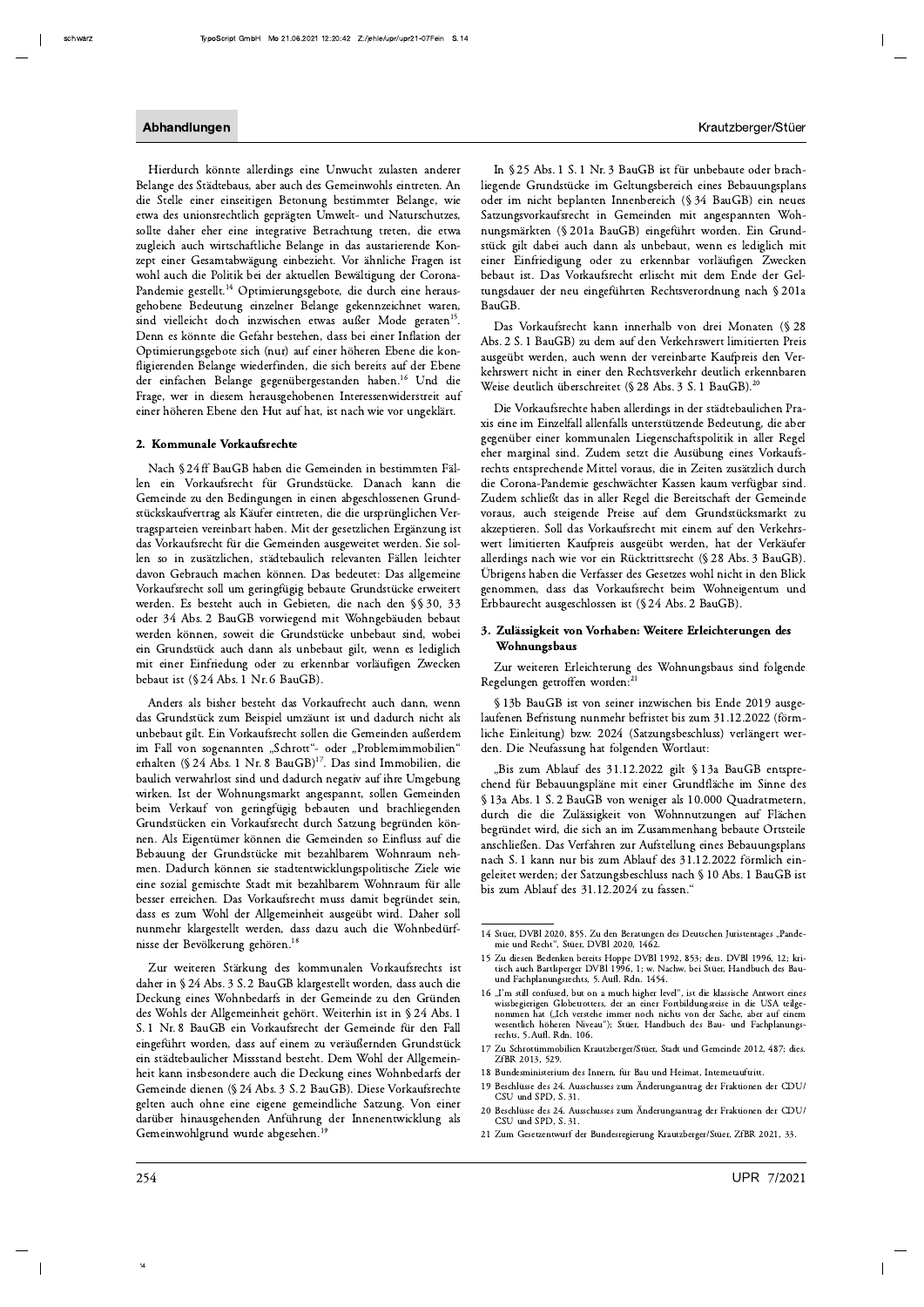Die Anwendung des beschleunigten Verfahrens nach § 13a BauGB soll auch für die Aufhebung von Bebauungsplänen gelten (§ 13a Abs. 4 BauGB). Die Verlängerung der Vorschrift war allerdings schon bei ihrer Einführung nicht ganz unumstritten. Insbesondere wurde infrage gestellt, ob die Erweiterung der Bebauungsmöglichkeiten in Außenbereichsflächen hinein von einer nach der UVP-RL unionsrechtlich grundsätzlich gebotenen Umweltprüfung freigestellt werden kann. Unter Geltung der bisherigen Fassung wurde daher nicht selten der Rat gegeben, von der Regelung möglichst zeitnah Gebrauch zu machen, bevor sie etwa durch ein Gericht für unionsrechtswidrig erklärt werden sollte.<sup>22</sup>

Auch die Wohnbedürfnisse der Bevölkerung zählen daher zu den Gründen des Wohls der Allgemeinheit (§ 31 Abs. 1 Nr. 1 BauGB), für die im Einzelfall von den Festsetzungen des Bebauungsplans befreit werden kann (§ 31 Abs. 2 Nr. 1 BauGB), solange die Grundzüge der Planung auch im Hinblick auf ihre mögliche Vorbildwirkung und nachbarliche Interessen nicht beeinträchtigt sind. Eine gemeindliche Satzung ist hierfür nicht erforderlich.

In §31 BauGB ist zudem eine Befreiungsmöglichkeit in Gebieten mit angespannten Wohnungsmärkten geschaffen worden. Es ist danach Aufgabe der Gemeinden, Bauleitpläne für die Ausweisung von Wohnbauflächen aufzustellen. Daher ist in § 1 Abs. 3 S. 1 BauGB ergänzend geregelt worden, dass eine Bauleitplanung, insbesondere bei der Ausweisung von Flächen für den Wohnungsbau, in Betracht kommen kann.

Nach Maßgabe des § 31 Abs. 3 BauGB kann unter den dort genannten Voraussetzungen in einem Gebiet mit einem angespannten Wohnungsmarkt nach § 201a BauGB im Einzelfall von den Festsetzungen des Bebauungsplans zugunsten des Wohnungsbaus befreit werden, wenn dies auch unter Würdigung nachbarlicher Interessen mit den öffentlichen Belangen vereinbar ist. Hiervon kann allerdings nur bis zum Ende der Geltungsdauer der Rechtsverordnung nach § 201a BauGB Gebrauch gemacht werden (§ 34 Abs. 3 S. 2 BauGB).

Hierdurch wird es den Baugenehmigungsbehörden unter bestimmten Voraussetzungen ermöglicht, Befreiungen von bestehenden Bebauungsplänen zugunsten des Wohnungsbaus zu erteilen. So ließe sich eine oft aufwendige Änderung des Bebauungsplans vermeiden. Der Bau von Wohnhäusern soll auch dadurch weiter vereinfacht werden, dass sie sich baulich zwar nach wie vor in ihre Umgebung einfügen müssen. Das Gesetz lockert aber die bisherigen Regeln und erlaubt mehr Spielraum für Wohnnutzungen.<sup>23</sup>

Darüber hinaus ist § 34 Abs. 3a BauGB um eine Regelung erweitert worden, wonach bei der Errichtung von baulichen Anlagen zu Wohnzwecken vom Erfordernis des Einfügens in die Eigenart der näheren Umgebung nicht nur im Einzelfall abgewichen werden kann, wenn die übrigen Voraussetzungen der Vorschrift vorliegen und die Aufstellung eines Bebauungsplans nicht erforderlich ist (§ 34 Abs. 3 S. 3 BauGB).

## 4. Begünstigte Außenbereichsvorhaben (§ 35 Abs. 4 BauGB)

Mit Blick auf den Strukturwandel in der Landwirtschaft soll im Außenbereich die Umnutzung von ehemals privilegierten landwirtschaftlichen Gebäuden insbesondere in Wohnungen erleichtert werden. Aus diesem Grund ist § 35 Abs. 4 BauGB dahingehend geändert worden, dass auch die mehrfache Umnutzung eines ehemals privilegierten landwirtschaftlichen Gebäudes erleichtert wird. Das soll durch die Ergänzung des bisherigen Satzteils "die Änderung der bisherigen Nutzung eines Gebäudes", um den Zusatz "das unter den Voraussetzungen des Abs. 1 Nr. 1 errichtet wurde", erreicht werden. Bisher war lediglich die einmalige Umnutzung eines früher landwirtschaftlich genutzten Gebäudes zulässig, und es waren weitere Umnutzungen durch die erstmalige Umnutzung gesperrt.

Die Anzahl der nach § 35 Abs. 4 S. 1 Nr. 1 Buchstabe f BauGB zulässigen Wohnungen ist von drei auf fünf Wohnungen je Hofstelle erhöht worden.

§35 Abs. 4 S. 1 Nr. 2 Buchstabe c BauGB ist dahingehend erweitert worden, als es nunmehr ausreichend ist, dass das neu zu errichtende Gebäude zuvor längere Zeit vom Eigentümer genutzt wurde.

#### 5. Angespannte Wohnungsmärkte

Es ist der Begriff von Gebieten mit angespannten Wohnungsmärkten als Anwendungsvoraussetzung mehrerer Vorschriften (§ 25 Abs. 1 S. 1 Nr. 3b [Vorkaufsrecht], § 31 Abs. 3 [Befreiungen], § 175 Abs. 2 S. 2 [städtebauliche Gebote], § 176 Abs. 1 Nr. 3 [Baugebot], § 250 [Wohnungseigentum] BauGB eingeführt worden (§ 201a BauGB). Für den Verordnungsgeber entsteht dabei keine Auswahlmöglichkeit in Bezug auf die Anwendung einzelner genannter Instrumente.<sup>24</sup>

Die Landesregierungen werden danach ermächtigt, durch eine zu begründende Rechtsverordnung Gebiete mit einem angespannten Wohnungsmarkt zu bestimmen (§ 201a BauGB). Ein Gebiet mit einem angespannten Wohnungsmarkt liegt vor, wenn die ausreichende Versorgung der Bevölkerung mit Mietwohnungen in einer Gemeinde oder einem Teil der Gemeinde zu angemessenen Bedingungen besonders gefährdet ist. Hierzu werden im Gesetz besondere Anwendungsfälle benannt (§ 201a Abs. 1 S. 3 BauGB). Die Rechtsverordnung muss spätestens mit Ablauf des 31.12.2026 außer Kraft treten. Aus der Begründung muss sich ergeben, aufgrund welcher Tatsachen ein Gebiet mit einem angespannten Wohnungsmarkt im Einzelfall vorliegt.

Die Landesregierungen beteiligen im Allgemeinen nach ihren jeweiligen Geschäftsordnungen die auf Landesebene bestehenden kommunalen Spitzenverbände vor dem Erlass von Rechtsverordnungen. Entsprechend sieht S. 6 eine Beteiligung der Gemeinden oder der auf Landesebene bestehenden kommunalen Spitzenverbände vor. Dabei bleibt es den Ländern überlassen, ob die Beteiligung der Gemeinden über die genannten Verbände oder unmittelbar erfolgt.<sup>25</sup>

Die Geltungsdauer der Rechtsverordnung berücksichtigt zum einen die langfristige Entwicklung der Versorgung der Bevölkerung mit Mietwohnungen sowie den Zeitbedarf der Gemeinden bei der Bauleitplanung und der Anwendung der übrigen genannten städtebaulichen Instrumente. Zum anderen soll die Befristung

- 24 Beschlüsse des 24. Ausschusses zum Änderungsantrag der Fraktionen der CDU/<br>CSU und SPD, S. 32; zum Gesetzentwurf der Bundesregierung Krautzberger/ Stüer, ZfBR 2021, 33.
- Beschlüsse des 24. Ausschusses zum Änderungsantrag der Fraktionen der CDU/ CSU und SPD, S. 32.

<sup>22</sup> Stellungnahme Johannes Bohl, Mitglied des Vorstandes der UVP-Gesellschaft Statement Journals County Strategy and Townships Paderborn, v. 22.02.,2021 Ausschuss-Drs. 19(24)265-C. Die Evaluation der zum<br>31.12.2019 außer Kraft getretenen Vorschrift habe gezeigt, dass insbesondere in Bayern und Baden Gebrauch gemacht wurde (Stellungnahme der Bundesregierung, BT-Drs. 197<br>14366). Dabei seien in erster Linie Wohnbebauungen mit freistehenden Einzelund Doppelhäusern bzw. Reihen- und Kettenhäuser geplant worden, also Wohnungsbautypen, die der einkommensschwachen Bevölkerung regelmäßig nicht zur Verfügung stehen. Die tatsächliche Flächeninanspruchnahme könne dabei – je nach Planung – bis über 40.000 qm in Anspruch nehmen, weil die Begrenzu 10.000 qm nur auf die von den Wohnbauvorhaben versiegelten Flächen abstelle, nicht aber auf sonstige versiegelte Flächen, wie z. B. öffentliche Straßen (§ 13b S. 1<br>i.V. mit § 13a Abs. 1 S. 2 BauGB sowie § 19 BauNVO). Die z nahme bisheriger unbebauter Außenbereichsfläche sei daher – insbesondere bei der<br>Zahl der Anwendungsfälle – beträchtlich; kritisch auch NABU, Stellungnahme zur BauGB-Novelle 2021: Eine Fortsetzung des § 13b BauGB ist weder mit den Argumenten einer nachhaltigen Siedlungsentwicklung noch mit Arten- und Umweltschutz in Einklang zu bringen und in jedem Fall aus dem Entwurf zu streichen, Ausschuss-Drs. 19(24)266-G. Denn auch die Vereinbarkeit des § 13b BauGB dem Unionsrecht (EU-RL 2001/42) sei ungeklärt.

<sup>23</sup> Bundesministerium des Innern, für Bau und Heimat, Internetauftritt.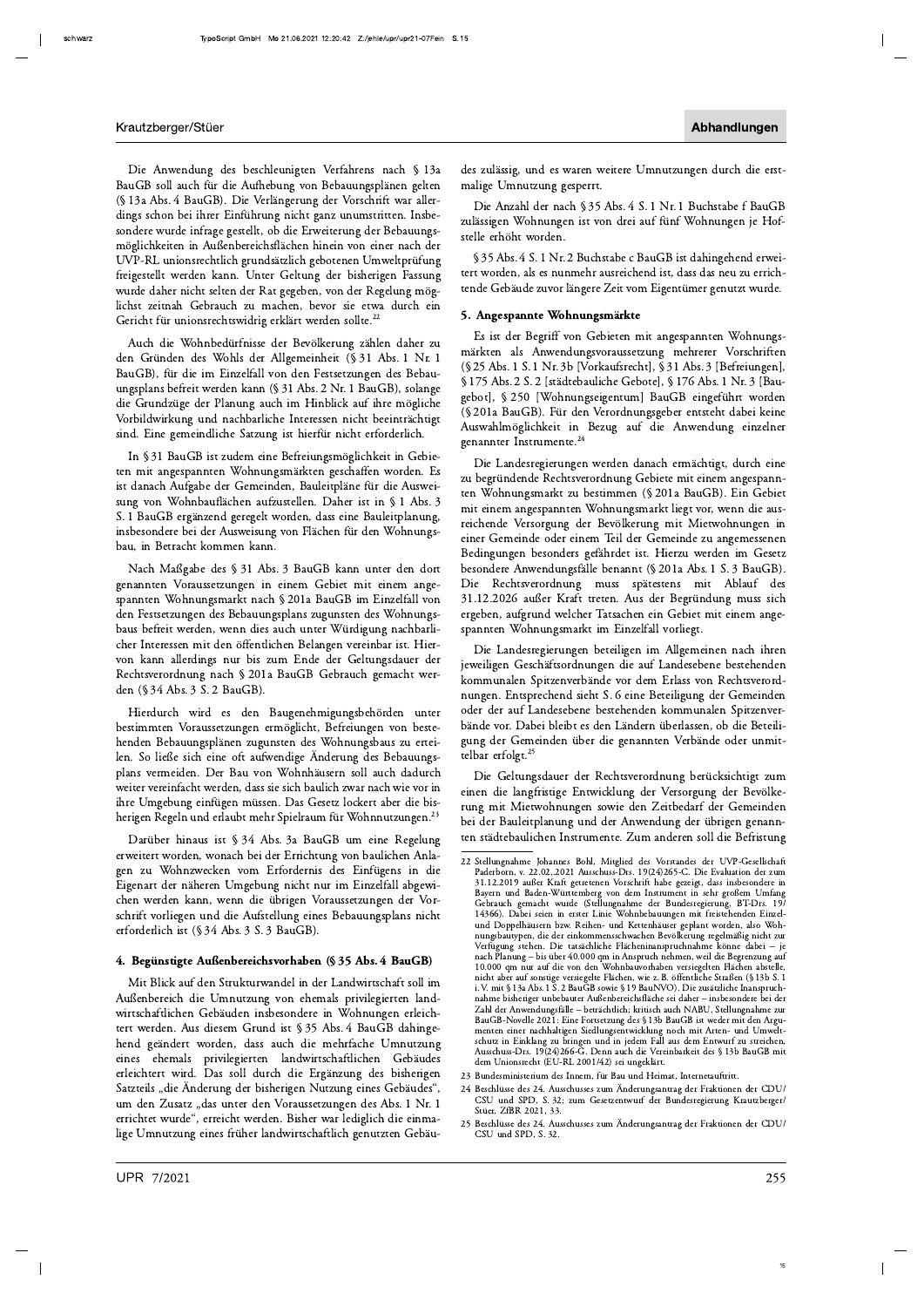der Rechtsverordnung sicherstellen, dass die Bestimmung von Gebieten mit angespannten Wohnungsmärkten nur solange erfolgt, wie sie als Grundlage der baurechtlichen Instrumente zur Schaffung von Wohnraum und Mobilisierung von Bauland erforderlich ist.<sup>26</sup>

Die Verordnungsermächtigung an die Landesregierung statt durch gemeindliche Satzung<sup>27</sup> sollte Bedenken entgegenwirken, dass die Feststellung des Vorliegens eines angespannten Wohnungsmarktes von einer zuständigen Stelle zweifelsfrei festgestellt werden muss.

#### 6. Städtebauliches Entwicklungskonzept zur Stärkung der Innenentwicklung

Mit § 176a BauGB ist ein Instrument in das BauGB eingeführt worden, das die Entwicklung und bauliche Nutzbarmachung ungenutzter Grundstücke und die Schließung von Baulücken auch bei unzusammenhängend im Gemeindegebiet verteilt liegenden Grundstücken erleichtern soll. Die Gemeinde soll hierzu ein städtebauliches Entwicklungskonzept<sup>28</sup> vorlegen, das Aussagen zum räumlichen Geltungsbereich, den Zielen und zur Umsetzung von Maßnahmen zur Innenentwicklung enthält. Das städtebauliche Entwicklungskonzept zur Stärkung der Innenentwicklung soll insbesondere der baulichen Nutzbarmachung auch von im Gemeindegebiet ohne Zusammenhang verteilt liegenden unbebauten oder brachliegenden Grundstücken dienen.<sup>29</sup> Es geht dabei um die Reaktivierung von Innenbereichspotenzialflächen. Aufgeführt werden u. a. Brachflächen, Baulücken oder ungenutzte Grundstücke. Zur Verwirklichung dieser Anliegen sind folgende Vorschriften eingefügt worden:

"(1) Die Gemeinde kann ein städtebauliches Entwicklungskonzept beschließen, das Aussagen zum räumlichen Geltungsbereich, zu Zielen und zur Umsetzung von Maßnahmen enthält, die der Stärkung der Innenentwicklung dienen. (2) Das städtebauliche Entwicklungskonzept nach Abs. 1 soll insbesondere der baulichen Nutzbarmachung auch von im Gemeindegebiet ohne Zusammenhang verteilt liegenden unbebauten oder brachliegenden Grundstücken dienen. (3) Die Gemeinde kann ein städtebauliches Entwicklungskonzept nach Abs. 1 zum Bestandteil der Begründung eines Bebauungsplans machen."

Städtebauliche Entwicklungskonzepte sind nicht neu, sondern bereits an verschiedenen Stellen im BauGB angelegt (§ 1 Abs. 6 Nr. 11 BauGB, für im Zusammenhang bebaute Ortsteile § 9 Abs. 2a BauGB, für den Stadtumbau § 171 ff. BauGB sowie in § 245 Abs. 1 und 2 BauGB).<sup>30</sup>

Die Gemeinde kann das städtebauliche Entwicklungskonzept zum Bestandteil der Begründung eines Bebauungsplans erklären. Zur Umsetzung der Maßnahmen zur Innenentwicklung soll die Gemeinde gegebenenfalls auch die bestehenden Instrumente des Besonderen Städtebaurechts - auch in Kombination der einzelnen Instrumente - einsetzen können. In diesem Fall kann das städtebauliche Entwicklungskonzept als Begründungshilfe für die Erforderlichkeit der jeweils anzuwendenden Maßnahmen herangezogen werden.

Die Gemeinden bedürfen für die Erarbeitung städtebaulicher Entwicklungskonzepte allerdings keiner weiteren gesetzlichen Regelung. Das können sie als Träger der gemeindlichen Planungshoheit und im Übrigen z. B. als sonstige städtebauliche Planung auf der Grundlage der bestehenden gesetzlichen Regelungen in § 1 Abs. 6 Nr. 11 BauGB ohnehin vollziehen. Aber die Regelung schadet natürlich vielleicht aufgrund ihres Appellcharakters auch nicht wirklich.

#### 7. Weitere Maßnahmen zur Erhöhung des Angebots von bezahlbaren Mietwohnungen

Auch die ergänzende Regelung in § 175 Abs. 2 S. 2 BauGB dient der Erleichterung der Wohnraumschaffung. Danach liegt ein dringender Wohnbedarf der Bevölkerung insbesondere auch vor, wenn es sich um ein nach § 201a BauGB bestimmtes Gebiet mit einem angespannten Wohnungsmarkt handelt. Gleichzeitig wird in § 176 Abs. 1 S. 1 Nr. 3 BauGB der Anwendungsbereich des Baugebots für nach § 201a BauGB bestimmte Gebiete mit angespannten Wohnungsmärkten erweitert. Die Wirksamkeit eines nach dieser Vorschrift erlassenen Baugebots wird durch das Ende der Geltungsdauer der Rechtsverordnung nach § 201a BauGB nicht berührt.

Zudem wird hierfür in § 176 Abs. 3 BauGB eine befristete und zu evaluierende zusätzliche Abwendungsmöglichkeit für den Eigentümer eingeführt. Sie trägt dem Eigentums- und Verfügungsrecht des Eigentümers mit seinem engeren Familienkreis Rechnung, indem besondere persönliche Verhältnisse eine Unzumutbarkeit des Baugebots begründen können. Damit besteht die Möglichkeit, dem Eigentümer eine bestimmte Nutzung - nämlich Wohnbebauung - vorzuschreiben. Jedoch soll das Verfügungsrecht zugunsten des engsten Familienkreises gewahrt werden. Diese Abwendungsmöglichkeit ist zunächst auf fünf Jahre befristet und wird dann evaluiert.<sup>31</sup>

Eine weitere Erleichterung für die Anwendung des Baugebots ist die ergänzende Regelung in § 176 Abs. 4 S. 2 BauGB. Danach kann die Gemeinde bei einem Übernahmeverlangen des Eigentümers eine kommunale Wohnungsbaugesellschaft mit der Bebauung beauftragen, wenn diese innerhalb einer angemessenen Frist in der Lage ist, das Baugebot zu erfüllen, und sich hierzu verpflichtet.<sup>32</sup>

Die städtebaulichen Gebote, namentlich das Baugebot, haben in der kommunalen Praxis bisher keine nennenswerte Bedeutung erlangt, sondern sich vielfach eher als stumpfes Schwert erwiesen.<sup>33</sup> Eine spürbare Verbesserung der Baulandmärkte ist durch neue Regelungen daher kaum zu erwarten, vor allem weil sich städtebauliche Gebote vielfach nur mit kommunalen finanziellen Mitteln umsetzen lassen.<sup>34</sup>

## 8. Für die Umwandlung von Mietwohnungen in Eigentumswohnungen kann Genehmigungspflicht eingeführt werden (§ 250 BauGB)

Das Gesetz enthält darüber hinaus in Umsetzung der Beschlüsse des Wohngipfels einen Vorschlag zur Reduzierung der Möglichkeiten, Mietwohnungen in Eigentumswohnungen umzuwandeln.<sup>35</sup> Die vorgeschlagene Umwandlungsregelung enthält kein generelles

- 26 Beschlüsse des 24. Ausschusses zum Änderungsantrag der Fraktionen der CDU/ CSU und SPD. S. 32.
- 27 Beschlüsse des 24. Ausschusses zum Änderungsantrag der Fraktionen der CDU/ CSU und SPD, S. 31.
- 28 Vgl. dazu bereits heute § 1 Abs. 6 Nr. 11 BauGB.
- 29 Beschlüsse des 24. Ausschusses zum Änderungsantrag der Fraktionen der CDU/ CSU und SPD, S. 31 m. Hinw. auf die Gesetzesbegründung BT-Drs. 19/2483 zu Nr. 21.
- 30 Krautzberger/Stüer, ZfBR 2021, 33.
- 31 Bundesministerium des Innern, für Bau und Heimat, Internetauftritt; zum Gesetzentwurf der Bundesregierung Krautzberger/Stüer, ZfBR 2021, 33.
- $32$  Andere Dritte können demgegenüber nicht einbezogen werden, so Beschlüsse des 24. Ausschusses zum Änderungsantrag der Fraktionen der CDU/CSU und SPD,  $S.31.$
- 33 Stüer, DöV 1988, 337.
- 34 Auch bei der öffentlichen Sachverständigenanhörung des Ausschusses für Bau, Wohnen, Stadtentwicklung und Kommunen wurden mehrfach Bedenken gegen Alexander versachen von der Statistischen aus anderen der Mirksamkeit des Baugebotes vorgetragen, s. eingereichte Stellungmahmen der Sachverständigen sowie Wortprotokoll der 70. Sitzung zum Baulandmobilisierungsgesetz BT-D
- 35 Zum Gesetzentwurf der Bundesregierung Krautzberger/Stüer, ZfBR 2021, 33.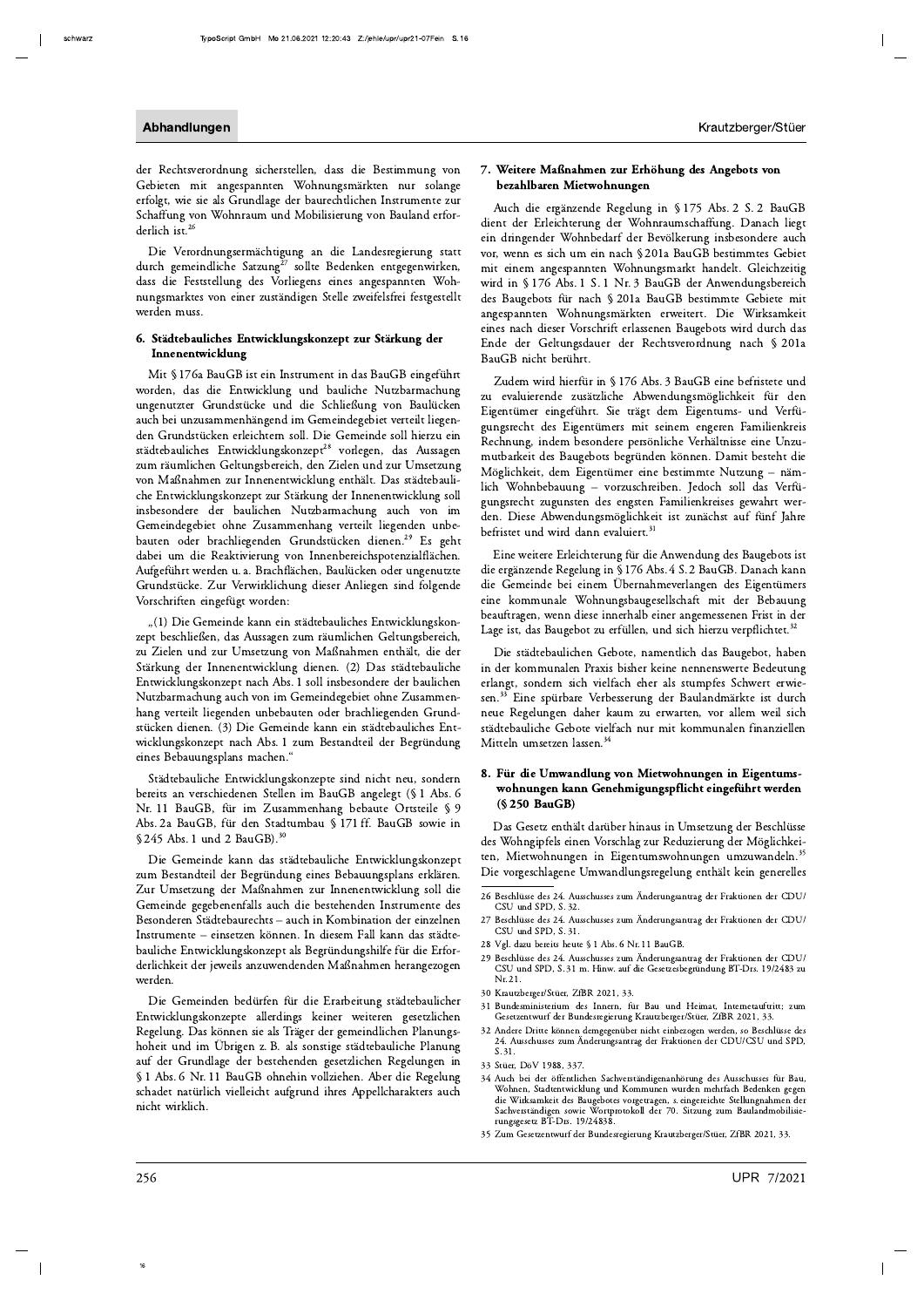Umwandlungsverbot. Die Landesregierungen werden nach § 201a BauGB ermächtigt, durch Rechtsverordnung Gebiete mit angespanntem Wohnungsmarkt festzulegen, in denen die Umwandlung von Miet- in Eigentumswohnungen der Genehmigung bedarf. Die Genehmigungspflicht soll maximal bis zum 31.12.2025 gelten. Zur Wahrung berechtigter Interessen der Eigentümer sind Ansprüche auf Genehmigung, z. B. bei wirtschaftlicher Unzumutbarkeit, vorgesehen.<sup>36</sup> Zuständig für die Genehmigung ist die von der Landesregierung bestimmte Stelle (§ 250 Abs. 2 BauGB). Die Genehmigung ist unter den Voraussetzungen des § 250 Abs. 3 BauGB zu erteilen. Unbeschadet des Absatzes 3 darf eine Genehmigung nur versagt werden, wenn dies für die ausreichende Versorgung der Bevölkerung mit Mietwohnraum erforderlich ist. Die Genehmigung kann ggf. mit einer Auflage erteilt werden.

Das Konzept einer eingeschränkten Umwandlung von Mietwohnungen in Eigentumswohnungen soll mit einem Genehmigungserfordernis in § 250 BauGB umgesetzt werden, der darauf abzielt, ein ausreichendes Angebot an bezahlbaren Mietwohnungen zu erhalten. Das Konzept setzt an der Verkehrsfähigkeit der Immobilie an und will der Verdrängungsgefahr begegnen, die aus der mit der Umwandlung einhergehenden Änderung der Eigentümerstruktur folgt. Die Regelung führt einen Genehmigungsvorbehalt ein, um den zuständigen Stellen zu ermöglichen, negative Auswirkungen von Umwandlungen auf den Mietwohnungsmarkt zu begrenzen. Sofern Gebiete mit angespannten Wohnungsmärkten i. S. des § 201a BauGB vorliegen, bedarf bei bereits bestehenden Wohngebäuden die Begründung oder Teilung von Wohnungseigentum oder Teileigentum nach § 1 des Wohnungseigentumsgesetzes der Genehmigung. Die Landesregierungen werden ermächtigt, die Gebiete durch Rechtsverordnung zu bestimmen, die spätestens mit Ablauf des 31.12.2025 außer Kraft treten muss. Die Rechtsverordnung ist zu begründen.

Die Aufnahme einer Stichtagsregelung beim Ausschluss von Bestandsgebäuden in Abs. 1 S. 1 dient der Klarstellung des Gewollten. Insbesondere soll vermieden werden, dass Grundstückseigentümer bei allen künftigen Neubauten gleichsam zur vorsorglichen Vermeidung der Rechtsfolgen des § 250 BauGB sogleich Wohneigentum schaffen; denn damit würde § 250 BauGB entgegen seiner Zielrichtung die Schaffung von Mietwohnraum verhindern.

Nach dem neuen § 250 Abs. 1 S. 2 BauGB soll das Genehmigungserfordernis nicht greifen, wenn sich in dem Wohngebäude nicht mehr als fünf Wohnungen befinden. Mit dieser Ausnahme sollen Kleineigentümer geschützt werden. Die Umwandlungsregelung zielt in erster Linie auf Wohnungsunternehmen. Dagegen sollen Privatpersonen, die etwa zum Zweck der Altersvorsorge nur in geringem Umfang Immobilienvermögen erworben haben, in ihrer Verfügungsgewalt nicht eingeschränkt werden. Die Anzahl nach § 250 Abs. 1 S. 2 BauGB kann nach dem neuen Abs. 1 S. 6 in der Rechtsverordnung nach S. 3 abweichend bestimmt werden. Hiermit kann regionalen Besonderheiten Rechnung getragen werden. Die abweichende Anzahl kann zwischen drei und 15 liegen.

Der neue § 250 Abs. 4 S. 1 BauGB dient - vergleichbar dem § 172 Abs. 4 S. 1 BauGB - der klarstellenden Betonung des Verhältnismäßigkeitsprinzips bei einer Versagung von Genehmigungen. Die Regelung erfordert nicht in jedem Einzelfall eine erneute Prüfung der Voraussetzungen für den Erlass der Verordnung nach § 250 Abs. 1 S. 3 BauGB, sondern zielt insbesondere auf atypische Fallkonstellationen. Unter der Voraussetzung, dass eine vollständige Genehmigungsversagung nicht erforderlich ist, sondern eine Genehmigungserteilung unter Auflagen die ausreichende Versorgung der Bevölkerung mit Mietwohnraum ebenso sicherstellt, kommt nach § 250 Abs. 4 S. 2 BauGB eine Auflagenerteilung in

Betracht. Eine Auflagenerteilung scheidet aus, wenn nach § 250 Abs. 3 S. 1 BauGB ein Anspruch auf Genehmigung besteht.

Die Ergänzung des § 250 Abs. 5 S. 1 BauGB sieht in Anlehnung an das Negativattest beim Vorkaufsrecht vor, dass dem Grundbuchamt das Nichtbestehen der Genehmigungspflicht aufgrund des neu eingefügten § 28 Abs. 1 S. 2 BauGB nachzuweisen ist. Die Genehmigungspflicht wird in § 250 Abs. 6 BauGB auf weitere Fälle der Begründung von Wohnungs- und Bruchteilseigentum erweitert.

Mit der Ergänzung des Absatzes 7 wird der Vorrang des § 250 BauGB gegenüber Rechtsverordnungen nach § 172 Abs. 1 S. 4 BauGB für die Fälle ausgeschlossen, in denen nach Abs. 1 S. 2 und 6 keine Genehmigungspflicht besteht. Andernfalls wäre bei einem Wohngebäude, das die vorgesehene Mindestanzahl an Wohnungen nicht überschreitet, eine Umwandlung uneingeschränkt, also auch ohne Rücksicht auf die Voraussetzungen des § 172 Abs. 4 S. 3 Nr. 6 BauGB möglich; damit wären Mieter gegenüber der bisherigen Rechtslage schlechter gestellt.<sup>37</sup>

## 9. Überleitungsvorschrift aus Anlass des Baulandmobilisierungsgesetzes

§34 Abs. 2 BauGB ist auf Baugebiete nach §5a BauNVO nicht anzuwenden. Auch ist hier § 14 Abs. 1a BauNVO nicht anzuwenden; für die der öffentlichen Versorgung mit Telekommunikationsdienstleistungen dienenden Nebenanlagen gilt dort § 14 Abs. 2 BauNVO entsprechend.

Im Übrigen sind durch eine Ergänzung des § 14 Abs. 1a BauNVO in Baugebieten nach den §§ 2 bis 11 BauGB Nebenanlagen, die der öffentlichen Versorgung mit Telekommunikationsdienstleistungen dienen, zulässig.

§ 25e BauNVO enthält eine Überleitungsvorschrift für die öffentliche Auslegung nach § 3 Abs. 2 BauGB oder nach dem PlanSiG, für welche die bisherigen Regelungen gelten. Die Gemeinde hat allerdings das Recht, auf die neuen Regelungen umzustellen.

## 10. Gebietskategorie "Dörfliches Wohngebiet"

Zur Erleichterung des Zusammenlebens auf dem Land ist mit § 5a BauNVO eine neue Gebietskategorie eingefügt worden.<sup>38</sup> Hierbei handelt es sich um das Dörfliche Wohngebiet, das seiner Konzeption nach unter anderem dem Wohnen und der Unterbringung von land- und forstwirtschaftlichen Nebenerwerbsstellen einschließlich der entsprechenden dazugehörigen Wohnungen und Wohngebäuden dient. Die Vorschrift hat folgenden Wortlaut:

"(1) Dörfliche Wohngebiete dienen dem Wohnen sowie der Unterbringung von land- und forstwirtschaftlichen Nebenerwerbsstellen und nicht wesentlich störenden Gewerbebetrieben. Die Nutzungsmischung muss nicht gleichgewichtig sein.

(2) Zulässig sind 1. Wohngebäude, 2. Wirtschaftsstellen landund forstwirtschaftlicher Nebenerwerbsbetriebe und die dazugehörigen Wohnungen und Wohngebäude, 3. Kleinsiedlungen einschließlich Wohngebäude mit entsprechenden Nutzgärten, 4. nicht gewerbliche Einrichtungen und Anlagen für die Tierhaltung, 5. die der Versorgung des Gebiets dienenden Läden sowie Schank- und Speisewirtschaften, 6. Betriebe des Beherbergungsgewerbes, 7. sonstige Gewerbebetriebe, 8. Anlagen für örtliche Verwaltungen sowie für kirchliche, kulturelle, soziale, gesundheitliche und sportliche Zwecke.

<sup>36</sup> Bundesministerium des Innern, für Bau und Heimat, Internetauftritt.

<sup>37</sup> Beschlüsse des 24. Ausschusses zum Änderungsantrag der Fraktionen der CDU/ CSU und SPD, S. 32

<sup>38</sup> Zum Gesetzentwurf der Bundesregierung Krautzberger/Stüer, ZfBR 2021, 33.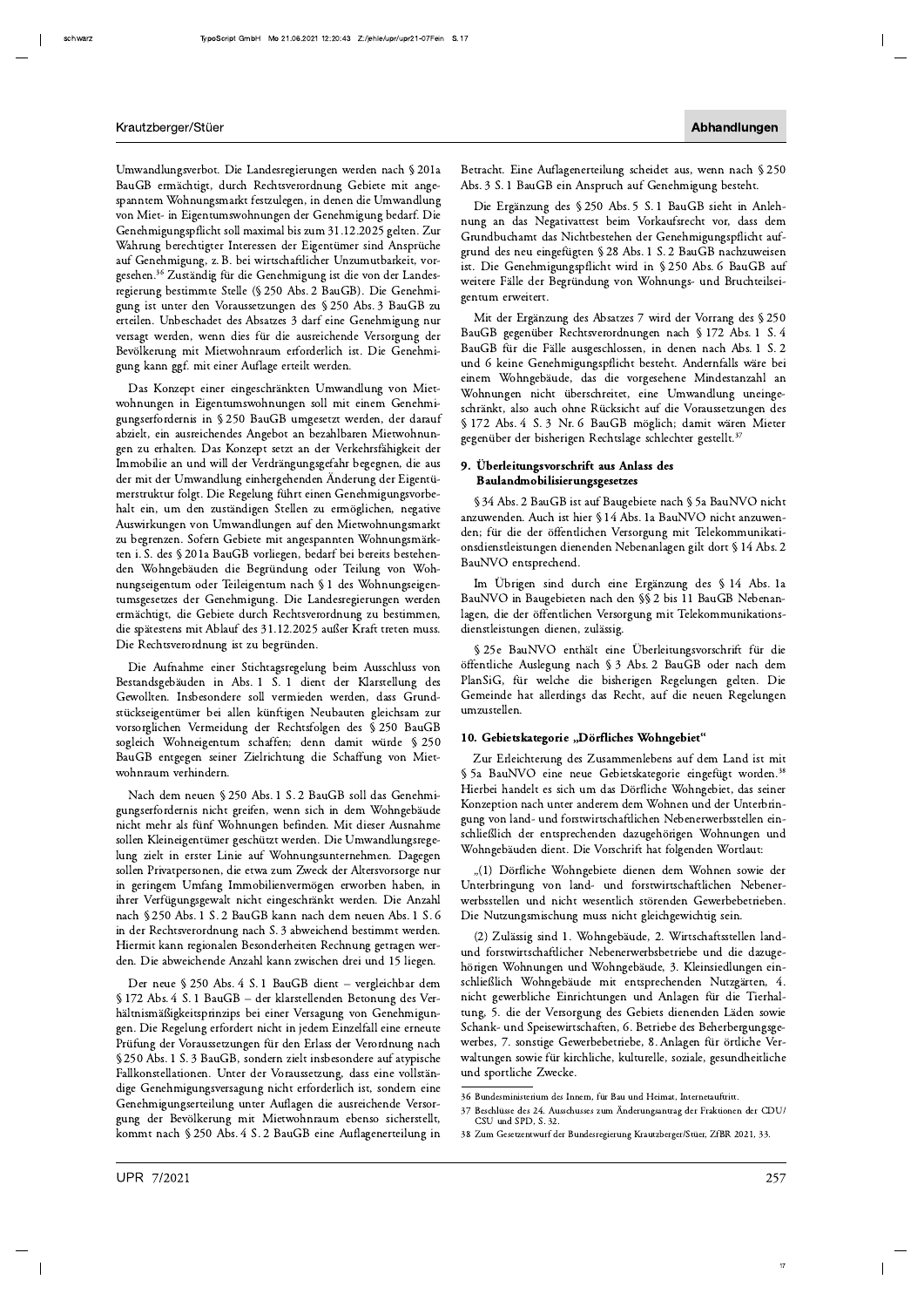(3) Ausnahmsweise können zugelassen werden 1. Wirtschaftsstellen land- und forstwirtschaftlicher Betriebe und die dazugehörigen Wohnungen und Wohngebäude, 2. Gartenbaubetriebe, 3. Tankstellen."

Der Schwerpunkt des dörflichen Wohngebiets soll auf einer Nutzungsmischung zwischen Wohnen und landwirtschaftlichen Nutzungen liegen. Diese sollen jedoch grundsätzlich nur als landwirtschaftliche Nebenerwerbsbetriebe zulässig sein und daher nicht die Oberhand gewinnen. Nur ausnahmsweise sollen landwirtschaftliche Vollerwerbsbetriebe zulässig sein. Das Dorfgebiet als "ländliches Mischgebiet"<sup>39</sup> soll daher sozusagen eine Verwandte mit stärkerer wohnlicher Prägung erhalten. Durch eine Ergänzung der Planzeichenverordnung ist ein neues Planzeichen für die "Dörflichen Wohngebiete - MDW" (§ 5a BauNVO) hinzugefügt worden.

Die Konflikte unterschiedlicher Nutzungen im Dorfgebiet, bei dem ein prinzipielles Gleichgewicht zwischen Landwirtschaft und Wohnen angestrebt wird<sup>40</sup>, sind damit allerdings nicht vom Tisch<sup>41</sup>. Das gilt nicht zuletzt auch für die Bioaerosole der Landwirtschaft, die auf die Wohnnutzung einwirken können - Luftschadstoffe, die inzwischen durch die Corona-Pandemie einen bisher nicht erwarteten Bekanntheitsgrad erlangt haben.

#### 11. Maßobergrenzen werden zu Orientierungswerten (§ 17 BauNVO)

Darüber hinaus ist im Interesse der Flexibilisierung der Festsetzungen zum Maß der baulichen Nutzung eine Änderung der BauNVO vorgenommen worden. Die bisher geltenden Maßobergrenzen nach § 17 BauNVO werden als Orientierungswerte ausgestaltet. Diese Änderung soll ebenfalls der Mobilisierung von Bauland dienen, weil dadurch etwa Nachverdichtungen erleichtert und flexibel planerisch umgesetzt werden können, soweit dies städtebaulich erforderlich ist. Hierdurch sollen insbesondere die Festsetzungsmöglichkeiten zur Erleichterung von Dachaufstockungen und -ausbauten sowie zur Flexibilisierung bei den Abstandsflächen erweitert werden. Allerdings müssen städtebauliche Grundsätze gewahrt werden, wie das BVerwG zum vorhabenbezogenen Bebauungsplan nach § 12 BauGB bereits entschieden hat<sup>42</sup>.

#### 12. Sonstige städtebauliche Anliegen

Mit dem Gesetz sollen weitere aktuelle städtebauliche Anliegen aufgegriffen werden. Dies bezieht sich auf eine Erweiterung des Belangekatalogs in § 1 BauGB um den Belang der ausreichenden Versorgung mit Grün- und Freiflächen (§ 1 Abs. 6 Nr. 14 BauGB), um die Erweiterung des Festsetzungskatalogs in § 9 BauGB um Flächen für Ladeinfrastruktur elektrisch betriebener Fahrzeuge (§ 9 Abs. 1 Nr. 11 BauGB) sowie Naturerfahrungsräume (§9 Abs. 1 Nr. 15 BauGB). Eine im Gesetzentwurf vorgesehene Regelung zur von Ausgleichszahlungen in § 1a Abs. 3 BauGB-E ist im weiteren Gesetzgebungsverfahren gestrichen worden. Das gilt auch für ein ursprünglich in § 135d BauGB-E vorgesehenes Ersatzgeld. Das Ersatzgeld sollte durch die Gemeinde vom Vorhabenträger oder Eigentümer erhoben werden und als öffentliche Last auf dem Grundstück ruhen.

Die Höhe des Ersatzgeldes sollte sich entsprechend § 135a Abs. 3 S. 2 BauGB-E nach den durchschnittlichen Kosten der nicht durchführbaren Ausgleichsmaßnahmen einschließlich der Bereitstellung hierfür erforderlicher Flächen bemessen (§ 135d Abs. 2 BauGB-E).<sup>43</sup>

Bei den städtebaulichen Sanierungsmaßnahmen sind zur Beurteilung der städtebaulichen Missstände insbesondere auch die Vernetzung von Grün- und Freiflächen unter der Berücksichtigung der Belange des Klimaschutzes und der Klimaanpassung hinzugefügt worden (§ 136 Abs. 3 Nr. 2 c BauGB).

Der vom Bundestag in den abschließenden Beratungen angenommene Entschließungsantrag zur Clubkultur hat folgenden Wortlaut: Der Deutsche Bundestag (1) würdigt den erheblichen Beitrag, den die Clubs zum gesellschaftlichen und kulturellen Leben und zur Entwicklung lebendiger funktionsgemischter Städte und Gemeinden leisten, sowie ihre Rolle als Wirtschaftsfaktoren für ihre Standortgemeinden; (2) bekundet seinen Willen zur weiteren Unterstützung und zum Erhalt der Clubkultur; (3) fordert, im Rahmen der Innenstadt-Strategie zur Bewältigung der durch die COVID-19-Pandemie in den Kommunen entstandenen Problemlagen ein besonderes Augenmerk auf den Erhalt und die Rückgewinnung einer urbanen Nutzungsvielfalt zu legen, damit Städte multifunktionale Orte für Wohnen, Arbeiten und Erholung, Begegnung, Bildung, Betreuung, Sport, medizinische Versorgung, Kultur und Veranstaltungen, Logistik, Gastgewerbe und Einzelhandel bleiben; (4) fordert, die öffentliche Aufmerksamkeit für die Chancen einer nachhaltigen und nutzungsgemischten Stadtentwicklung unter Einbezug der Clubs zu schärfen; (5) fordert, die Mittel der Programme der gemeinsamen Städtebauförderung von Bund und Ländern auch für innovative Maßnahmen zur Rückgewinnung der urbanen Nutzungsvielfalt zu nutzen; (6) hält es für erforderlich, dass sich die Kommunen im Rahmen der Stadtentwicklung auch mit den Anforderungen von Clubs auseinandersetzen; hierbei könnte durch die Gemeinden bei der Festlegung der Umnutzung von Gebäuden auch die Nutzung durch Clubs geprüft werden; (7) fordert, dass sich die Bundesregierung weiter dafür einsetzt, dass die Kommunen im Rahmen ihrer Selbstverwaltung von den bestehenden bauplanungsrechtlichen Möglichkeiten zur Unterstützung und Standortsicherung der Clubs Gebrauch machen; (8) begrüßt, dass das Bundesministerium des Innern, für Bau und Heimat für den Bereich des Bauplanungsrechts sich dieses Themas angenommen und dafür eingesetzt hat, dass eine Arbeitsgruppe auf Ebene der für den Vollzug des Bauplanungsrechts zuständigen Länder unter Mitwirkung des Bundes gebildet worden ist, die Vollzugshinweise für die Verbesserung der bauplanungsrechtlichen Situation von Clubs erstellen soll und bereits im Mai 2021 ihre Arbeit aufnehmen wird; (9) fordert, dass die Bundesregierung die Baunutzungsverordnung dahingehend anpasst, dass Clubs und Livespielstätten mit nachweisbarem kulturellen Bezug nicht mehr als Vergnügungsstätten, sondern als Anlagen für kulturelle Zwecke definiert werden; (10) begrüßt, dass die Bundesregierung eine Experimentierklausel in der TA Lärm noch in dieser Legislaturperiode umsetzt und einen entsprechenden Vorschlag zeitnah vorlegt.

Die Beschlussempfehlungen des Ausschusses wurden in der 2. und 3. Beratung des Bundestages am 7.5.2021 mehrheitlich angenommen.<sup>44</sup> Zahlreiche Oppositionsanträge rund um das Thema wurden abgelehnt.<sup>45</sup> Bereits zuvor hatte sich der Bundesrat mit dem Gesetz befasst.<sup>46</sup> Eine abschließende Beratung der Länder-

- 40 BVerwG, Urt. v. 4.5.1988 4 C 34.86 BVerwGE 79, 309 = DVBl 1989, 848 BauR 1988, 440 = ZfBR 1988, 234.
- 41 BVerwG, Urt. v. 23.4.2009 4 CN 5.07 BVerwGE 133, 377 = DVBl 2009,  $1178 = \text{BauR } 2009, 1417 \text{ (Dorfgebiet).}$
- 42 BVerwG, Urt. v. 6.6.2002 4 CN 4.01 BVerwGE 116, 296 = DVBl 2002, 1494 (VEP Aachen-Lichtenbusch).
- 43 Kritisch zur Formulierung des Ersatzgeldes auch NABU, Novellierung des<br>BauGB 2021, Ausschuss-Drs. 19(24)266-G. Die Realkompensation müsse Vorrang haben. Einen Freikauf von naturschutzrechtlichen Kompensationserfordernissen dürfe es nicht geben.
- 44 Deutscher Bundestag, abschließende Beratungen am 7.5.2021.
- 45 Drs. 19/16833, 19/26190, 19/14156,19/16043, 19/22594, 19/15121, 19/ 16047, 19/21531, 19/19143.
- 46 Unterrichtung durch die Bundesregierung, Baulandmobilisierungsgesetz, Stellungnahme des Bundesrates und Gegenäußerung der Bundesregierung v. 20.1.2021 Drs. 19/26023.

<sup>39</sup> BVerwG, B. v. 4.12.1995 - 4 B 258.95 - Buchholz 406.12 § 5 BauNVO Nr. 3 S. 4.